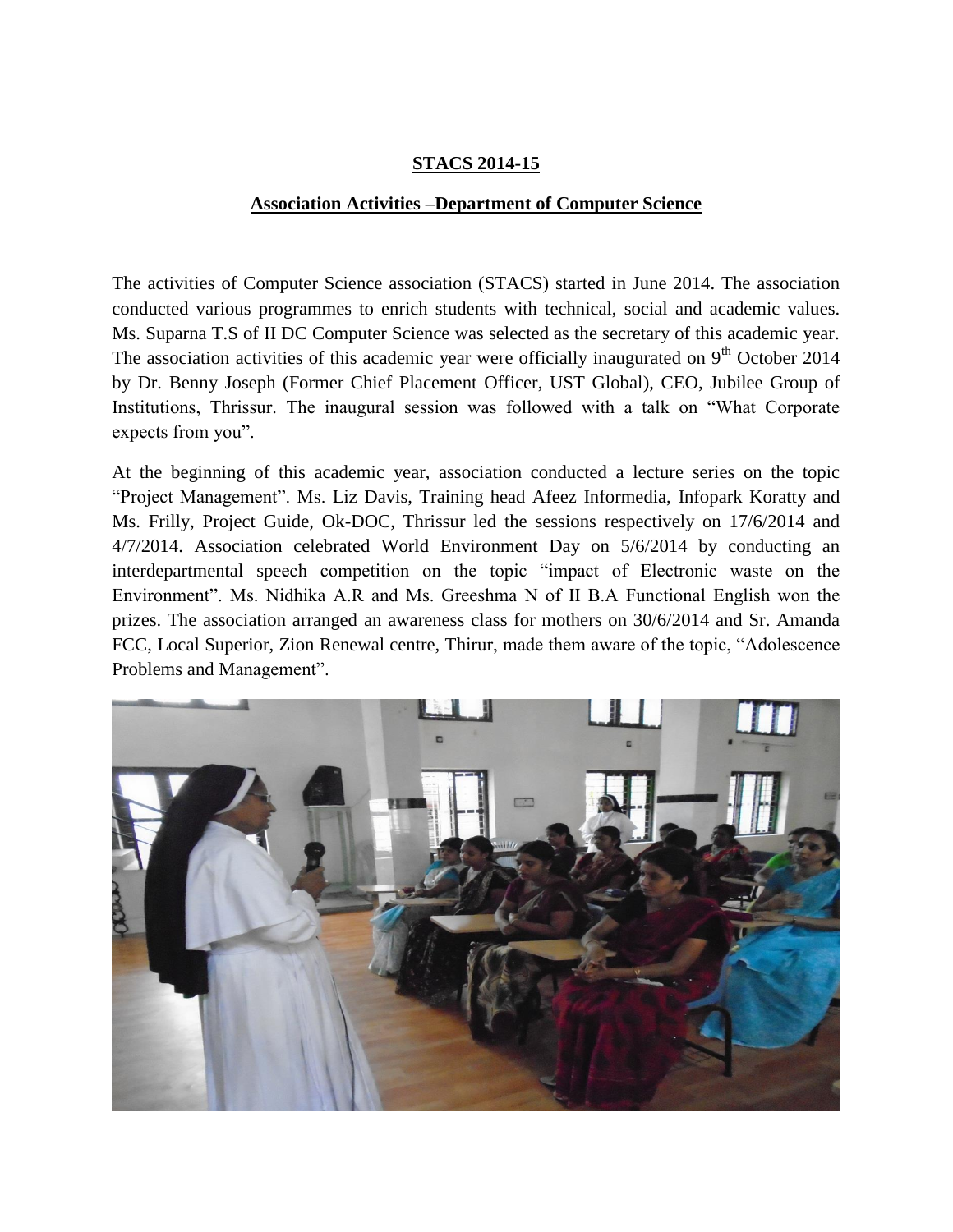This year Computer Science Association along with the Department of Mathematics hosted a two day (18<sup>th</sup> and 19<sup>th</sup> July 2014) National level seminar on "Technological Advancement in Computing". Following sessions were conducted "Enchanting Brain"- by Dr.Fr. A.K. George, Asst.Professor, Ramanujan Computing Centre, Chennai. Cloud Computing by Dr. Prasad J.C, Associate Professor, FISAT Engineering College, Angamaly, "Advanced cryptography" by Mr. Saju Joseph, Asst. Professor, St. Thomas College, Thrissur.



In connection World Computer Literacy day association organized a one week program (Login 2014) from  $2<sup>nd</sup>$  December 2014 to 12<sup>th</sup> December 2014 with an aim to propagate the relevance of computer literacy in the present world. Following programs were conducted as part of the celebration, Inter departmental cartoon drawing competition, Inter departmental Just a Minute debate, computer literacy class for Local community, Computer quiz for Teachers, Inter collegiate Paper Presentation on the topic "Green computing", Computer Literacy Survey and Industry interaction programme at Cognizant, Infopark, Kakkanad.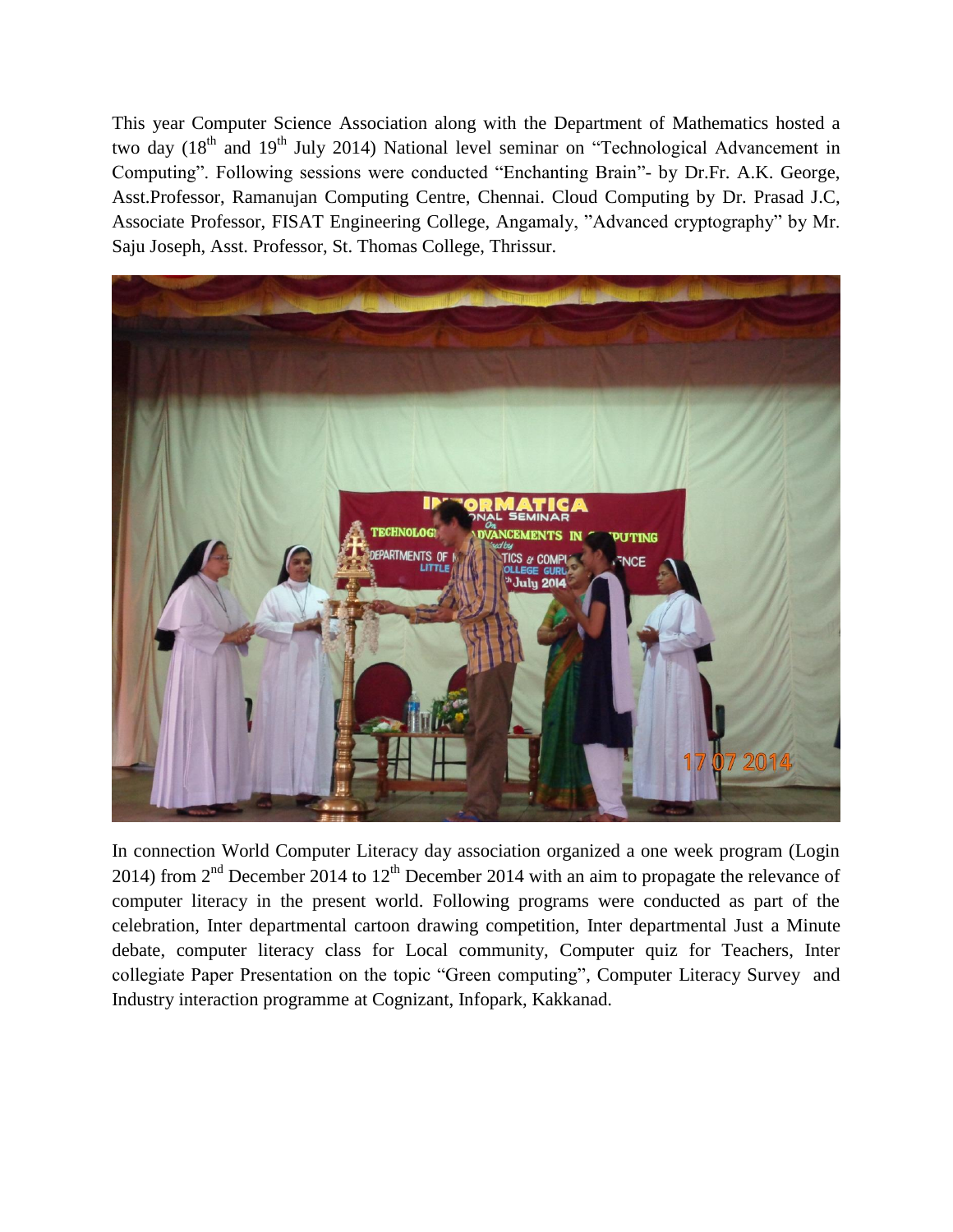



Association congratulated Diji Davis, Ashly Antony Babu, Sini C Shajan and Jismine Rose of III<sup>rd</sup> B.Sc. Computer Science who bought laurels to the college and the department by getting placed in WIPRO. Our students participated in the "CHIP-TO-NET" workshop organized by